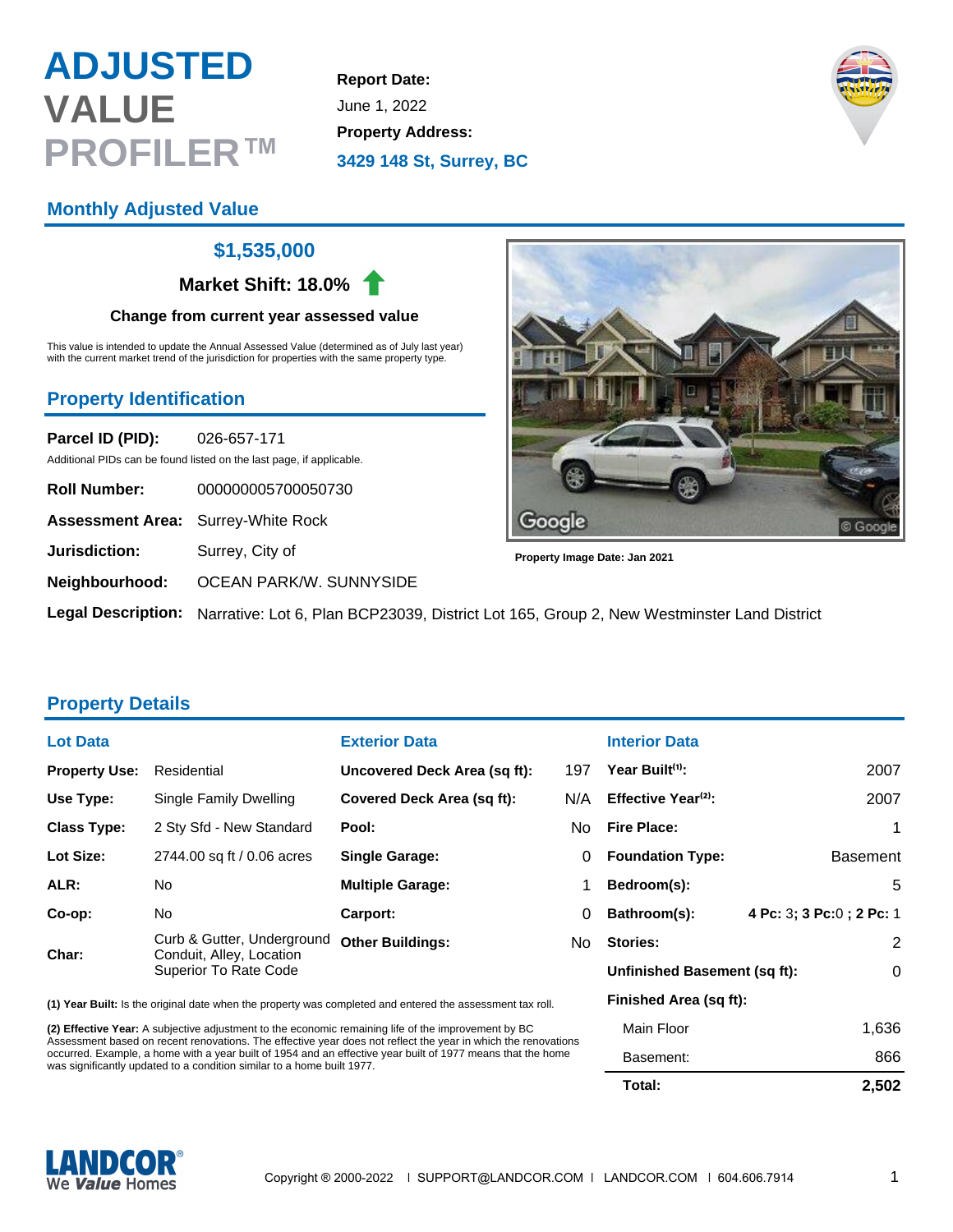# **ADJUSTED VALUE PROFILER™**

**Report Date:** June 1, 2022 **Property Address: 3429 148 St, Surrey, BC**



### **BC Assessment Value**

| Year :        | 2022        | 2021        | 2020      | 2019        |
|---------------|-------------|-------------|-----------|-------------|
| Land:         | \$934,000   | \$668,000   | \$621,000 | \$716,000   |
| Improvements: | \$367,000   | \$353,000   | \$318,000 | \$326,000   |
| Total:        | \$1,301,000 | \$1,021,000 | \$939,000 | \$1,042,000 |

### **Permit History (Since 1993)**

| <b>Permit Date</b> | <b>Permit Number</b> | <b>Demolition Permit</b> |
|--------------------|----------------------|--------------------------|
| Oct 04, 2006       | 060239260            | No                       |
| Oct 03, 2006       | 060239250            | No                       |

**Property Sales History Note: A reject sale is not a fair market value transaction (probate, change on title, etc.)**

| <b>Sale Date</b> | Amount    | Sale Type                                 | <b>Title Certificate Number</b> |
|------------------|-----------|-------------------------------------------|---------------------------------|
| Aug 21, 2020     | \$939,000 | Reject - Not Suitable For Sales Analysis  | CA8376327                       |
| Mar 16, 2011     | \$627,000 | Improved Single Property Cash Transaction | CA1937070                       |
| Sep 24, 2007     | \$561,226 | Improved Single Property Cash Transaction | CA577398                        |
| Aug 11, 2006     | \$211,666 | Vacant Single Property Cash Transaction   | BA202362                        |
| Apr 04, 2006     | \$0       | Reject - Not Suitable For Sales Analysis  | BA276073                        |

# **Landcor's Monthly MARKET SHIFT Change in Value - 3429 148 St, Surrey, BC**